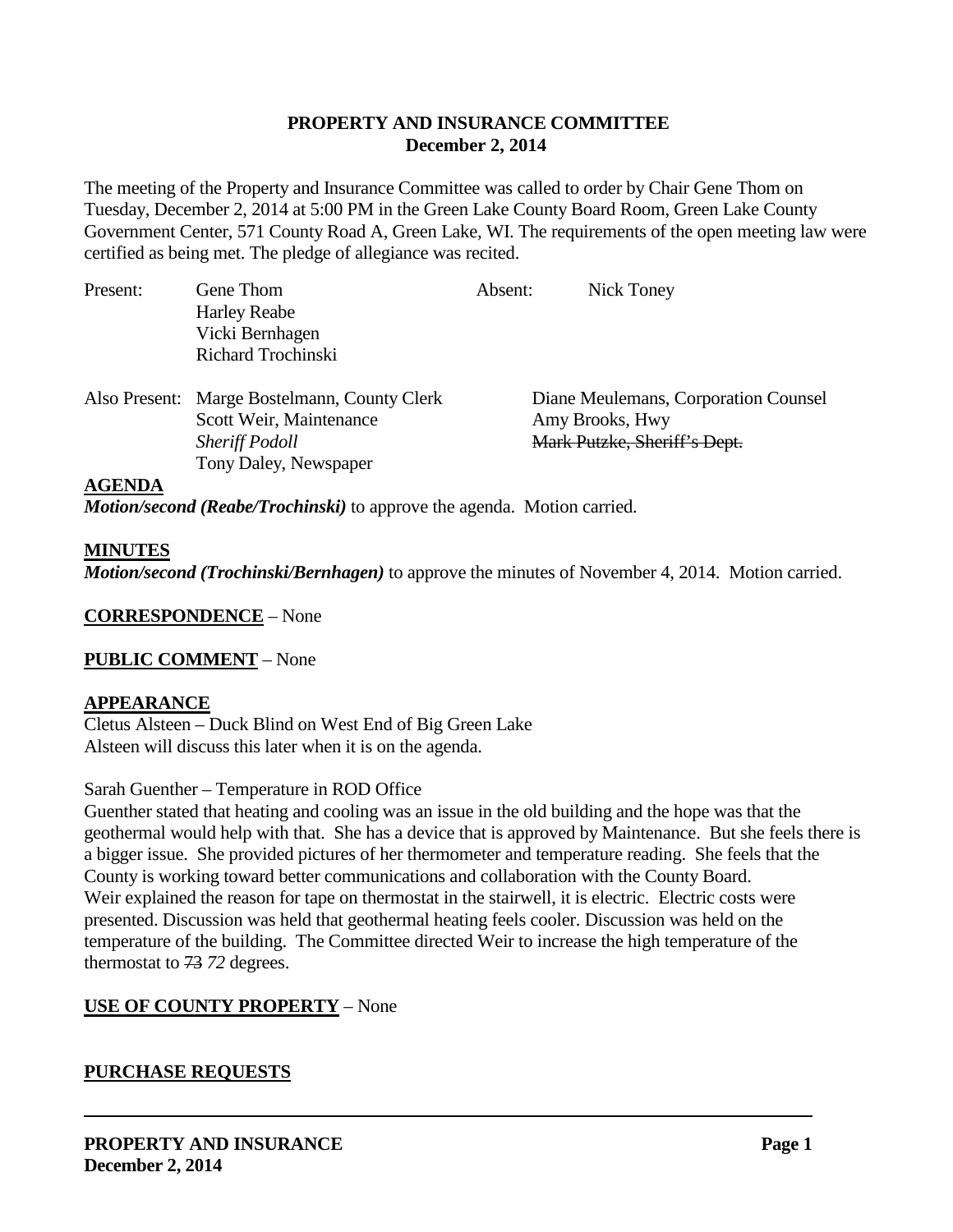| <b>Maintenance Department</b><br>Digital Mailing System                       | Hasler/Badger Mailing & Shipping                           | \$4,362.00 (State Bid)<br>\$54.00/mo. Meter Rental |
|-------------------------------------------------------------------------------|------------------------------------------------------------|----------------------------------------------------|
| <b>HHS</b><br><b>Adaptive Child Stroller</b><br><b>Family Support Program</b> | Peter Jacques, PT                                          | \$2,089.35                                         |
| IT                                                                            |                                                            |                                                    |
| 3 Lenovo T540p laptop                                                         | SHI – State Contract \$1,304.81 ea.                        | \$3,914.43 Total                                   |
| Barcode Scanner, Label Writer                                                 | Spillman – Sole Provider                                   | \$1,319.00                                         |
|                                                                               | This requesting has not been approved by the IT Committee. |                                                    |

*Motion/second(Bernhagen/Reabe)* to approve all the Purchase request with the IT request pending IT committee approval. Motion carried.

#### **MONTHLY VOUCHERS**

Vouchers were presented: Purchasing – \$15,852.61 Maintenance – \$6,044.80 Parks – \$1,756.81 Radio Towers – \$51.70 *Motion/second (Trochinski/Bernhagen)* to approve the vouchers as presented. Motion carried.

#### **RESOLUTIONS/ORDINANCES** – None

#### **SNOWMOBILE TRAIL REROUTE THROUGH ZOBEL PARK**

*Motion/second(Reabe/Trochinski)* to approve the trail reroute. Motion carried.

#### **LOCATION OF CORPORATION COUNSEL OFFICE**

Bostelmann stated that the Corporation Counsel would benefit by a large and more confidential office setting. The current Veteran Service Officer is retiring and questioned if the VSO office may be a better use of space for the Corporation Counsel. The Veteran Service office could be relocated into the HHS building. Discussion was also held on a vacant office in the Clerk of Courts office. Staffing issues was discussed and other possibilities for office space in the building. More research will be conducted and this will be on the agenda next month.

#### **MAINTENANCE REPORT**

The Report was submitted to the Committee.

• Monthly activities – The report was reviewed and discussed.

Trochinski thanked Weir on behalf of the HHS Board for the help he and his staff gave with the Feeding America mobile food pantry.

*Motion/second(Reabe/Trochinski)* to approve making an additional yearly payment of \$9,734.00 on the Wacker Wheel Loader out of the Parks account 14-100-12-55200-350-000. Motion carried.

#### **PARKS & RECREATION**

The Parks report was reviewed.